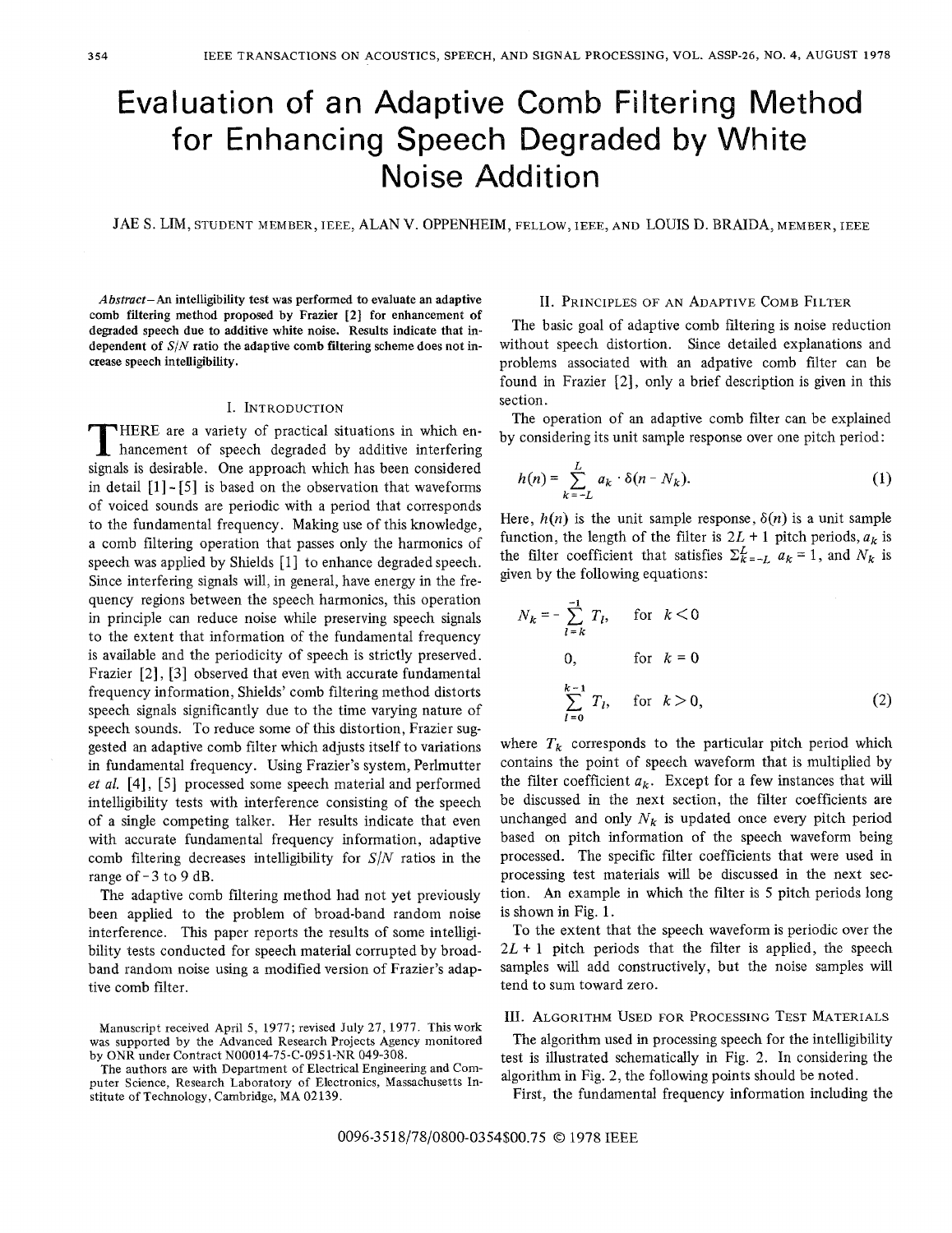voiced/unvoiced decision<sup>1</sup> was obtained from the glottal waveform which was measured at the time when speech was recorded. This information was hand corrected with reference to the acoustical signal to obtain accurate estimates of glottal waveform period.

Second, digitally generated white noise was used as a degrading source. Each noise sample was obtained from a Gaussian density function (restricted to lie within **k3.5** standard deviations) and made to be statistically independent of **any** other sample. The noise amplitude was adjusted to achieve specified  $S/N$  (speech to noise)<sup>2</sup> ratios for the intelligibility test.

Third, for sections of speech that correspond to unvoiced sounds or silence, simple attenuation was applied. This step is necessary because applying an adaptive comb filter to voiced sounds reduces the noise energy that is added to voiced sounds. Not applying attenuation to speech sections corresponding to unvoiced sounds or silence has the effect of unnatural emphasis for unvoiced sounds or silence relative to voiced sounds.

Fourth, the filter coefficients  $a_k$  which determine the unit sample response of the adaptive comb filter  $h(n)$  were chosen from qualitative results that Frazier *[2]* obtained from informal listening tests. Frazier considered four different kinds of unit sample response shapes corresponding to rectangular, Hamming, Hanning, and Blackman windows. He reported that the adaptive comb filter with a rectangular shape produced lowest intelligibility while there was little difference in intelligibility for speech sounds produced by the other three types of filters. The filter that has been used in this paper has a Hamming window shape which is obtained from the following equation<sup>3</sup>:

$$
a_k = \frac{0.54 + 0.46 \cos(2\pi k/2L + 1)}{\sum_{k=-L}^{L} 0.54 + 0.46 \cos(2\pi k/2L + 1)},
$$

for  $-L \le k \le L$ . (3)

The sentences that were processed for the intelligibility test are for the cases when  $L = 1, 3$ , and  $6<sup>4</sup>$ 

Fifth, in processing voiced sounds, there are two situations

<sup>1</sup>Since the processing algorithm is the same for both unvoiced sound and silence, silence was treated as unvoiced.

2The *S/N* ratio that determines the noise power added to speech is related to speech and noise as follows: for each test sentence

area to speech and noise as follows: To  
\n
$$
\sum_{n} s^{2}(n)
$$
\n
$$
S/N \text{ in dB} = 10 \log \frac{n}{\sum_{n} w^{2}(n)}
$$

where  $s(n)$  is speech waveform,  $w(n)$  is noise waveform, and summation is over the length of the test sentence.

<sup>3</sup>The denominator of (3) for  $a_k$  guarantees the condition that

$$
\sum_{k=-L}^{L} a_k = 1.
$$

<sup>4</sup>The length of the adaptive comb filter is about  $2L + 1$  pitch periods long. Hence,  $L = 1$ , 3, and 6 correspond to the filter lengths of 3, 7, and **13** pitch periods.







Fig. 2. Adaptive comb filtering algorithm used for processing test material.

under which some portion of the filter is turned off. The first situation, referred to as the "overload problem,"<sup>5</sup> is illustrated by the example of **an** adaptive comb filter which was shown in Fig. 1. In the figure, when  $T_0$  is longer than any of  $T_i(i \neq 0)$ , there exist times when more than one pitch period is covered by some filter coefficient  $a_k$  while  $a_0$  is applied to the full length of  $T_0$ . For such cases, the value of  $a_k$  was made to be zero for the portion that exceeds one local pitch period. The second situation arises when a transition between voicing and unvoicing occurs. When voiced sounds near the transition are processed, the adaptive comb filter extends over unvoiced sounds due to the filter length. In such cases, the filter coefficients that extend over unvoiced sounds are set to zero. This particular method of treating voiced sounds near transition differs from Frazier's algorithm in which the filter is unchanged.6 This modification, which will be discussed in a later section, noticeably reduced speech distortion near the points of transition between voiced and unvoiced sounds. In both cases when

**<sup>&#</sup>x27;A** more detailed description of "overload problem" can be found in Frazier [ 21.

**<sup>61</sup>n** Frazier's algorithm, the pitch periods assumed for filter coefficients that extend over unvoiced sounds are the pitch period of a voiced sound nearest the point of transition between voicing and unvoicing. This method was used **by** Perlmutter *et al.* **[4], [SI.**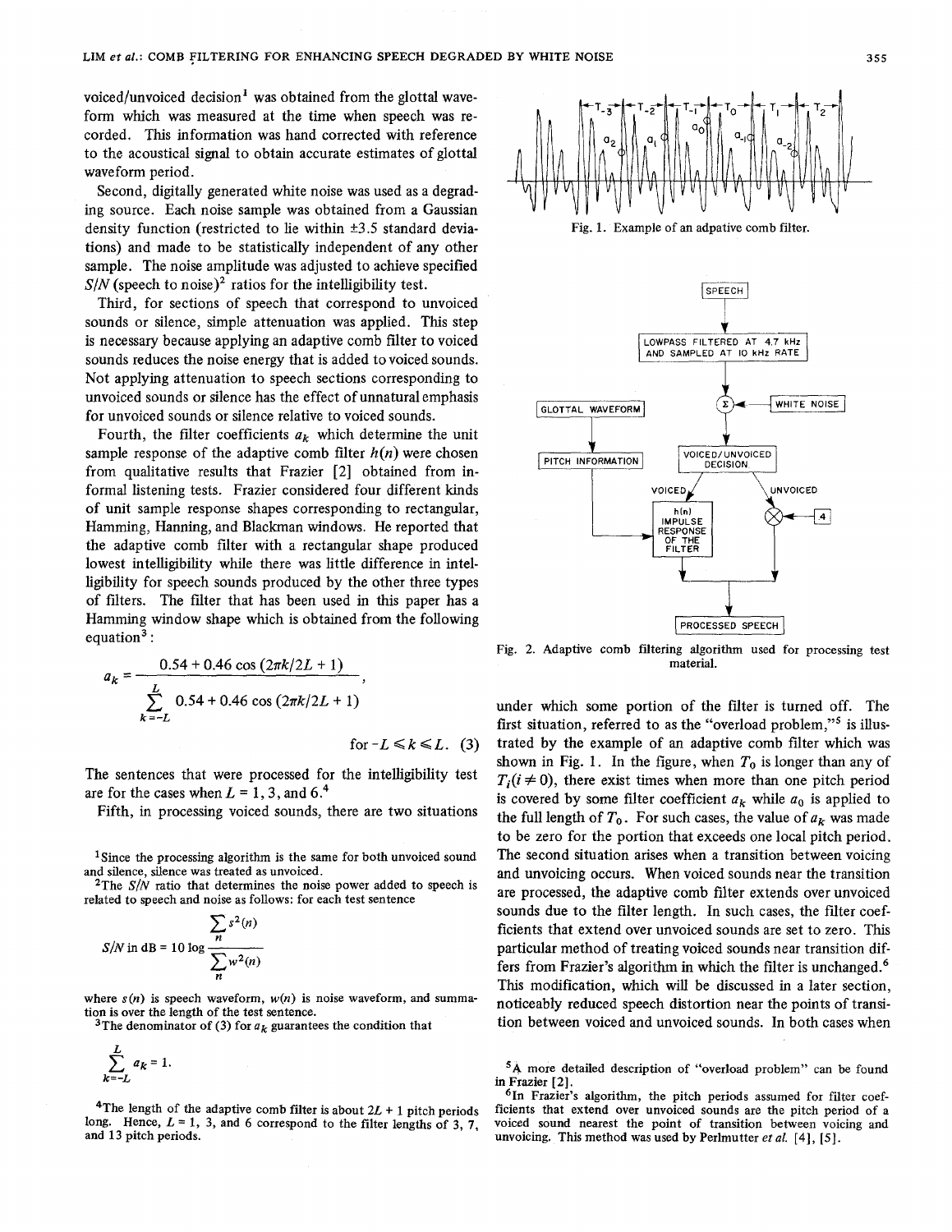| Filter<br>$S/N$<br>in dB<br>Length | no<br>processing | pitch periods | pitch periods | 13<br>pitch periods |
|------------------------------------|------------------|---------------|---------------|---------------------|
| $\infty$                           | 98.9             | 98.4          | 94.3          | 81.3                |
|                                    | 64.2             | 61.7          | 45.6          | 27.5                |
|                                    | 51.4             | 52.7          | 32.3          | 19.4                |
| $-5$                               | 25.6             | 27.1          | 13.1          | 11.3                |

TABLE **I INTELLIGIBILITY SCORES IN PERCENT OF CORRECT RESPONSES** 

some portion of the filter is turned off, the remaining coefficients are scaled up linearly such that the sum of the nonzero coefficients remains unity.

#### **IV.** TEST MATERIAL AND PROCEDURES

In general, a fair evaluation of a speech enhancement system should be based on many factors such as intelligibility, fatigue, cost of implementation, etc. In this paper, we take a very limited view and consider primarily the effect of the system on intelligibility of wide-band speech.

The test material and procedures are essentially the same as those used in the intelligibility test by Perlmutter *et al.* [4],  $[5]$ .

The test material consists of eighty nonsense sentences which are in the format of "The *adjective noun verb* (past tense) the *noun."* One such example is: "The *strong ball built* the *rock.''* The procedure used for sentence construction is similar to one proposed by Nye and Gaitenby *[6].*  The sentences were constructed from a random selection of monosyllabic words from a list of 63 adjectives, 63 verbs in the past tense, and 126 nouns. The list of words was drawn from the first 2000 words in the Thorndike and Lorge [7] count. Twenty such sentences constructed in this manner were each spoken by two female and two male young adults.

The *S/N* ratios used in the test are -5 dB, 0 dB, 5 dB, and  $\infty$ .<sup>7</sup> These values were chosen on the basis of preliminary informal tests to obtain scores that range between 20 and 100 percent.

A session consisted of a practice test and a main test. A main test consisted of presentation of a total of eighty processed or unprocessed sentences of one *S/N* ratio. Each listener was allowed to join a maximum of two sessions and a total of twenty five listeners participated in the tests.

#### **V.** DATA ANALYSIS AND RESULTS

Responses were graded for the number of words correctly recorded. The rule in grading is that a recorded word is considered to be correct only when the pronounced sound of the recorded word is identical to that of the correct word. All other cases were considered to be wrong.

The data obtained from grading were classified as a function of the experimental parameters. Data in a given classification



**Fig. 3. Plot** of **intelligibility scores in percentage** of **correct responses. Each point corresponds** to **roughly SO0 responses pooled over 7 listeners.** 

were then combined together to obtain an intelligibility score which is the percentage of correct answers. Since the experimental parameters consisted of four different  $S/N$  ratios  $(-5)$ dB, 0 dB, 5 dB, and  $\infty$ ) and four different filter lengths (no processing, 3 pitch periods, 7 pitch periods, 13 pitch periods), there were 16 possible combinations. The intelligibility score for each of these combinations is given in Table **I** and plotted in Fig. 3.

#### **VI.** DISCUSSION

**As** is expected, results from the intelligibility test show that intelligibility score for a given filter length decreases as *SIN* ratio decreases. Results also show that intelligibility score for a given  $S/N$  ratio generally decreases as the filter length increases.

Results in this study indicate that even with perfect information of fundamental frequency the adaptive comb filter does not achieve any significant increase of intelligibility at any *S/N* ratio of interest when the degrading source is additive white noise. In fact, a substantial decrease of intelligibility is observed when the filter lengths are 7 and 13 pitch periods. Only when the filter is 3 pitch periods long, intelligibility score does not show any noticeable decrease. If pitch period information has to be derived from degraded speech as would be the case in practical situations, intelligibility score will be

 $7S/N$  ratio =  $\infty$  means no noise was added to speech.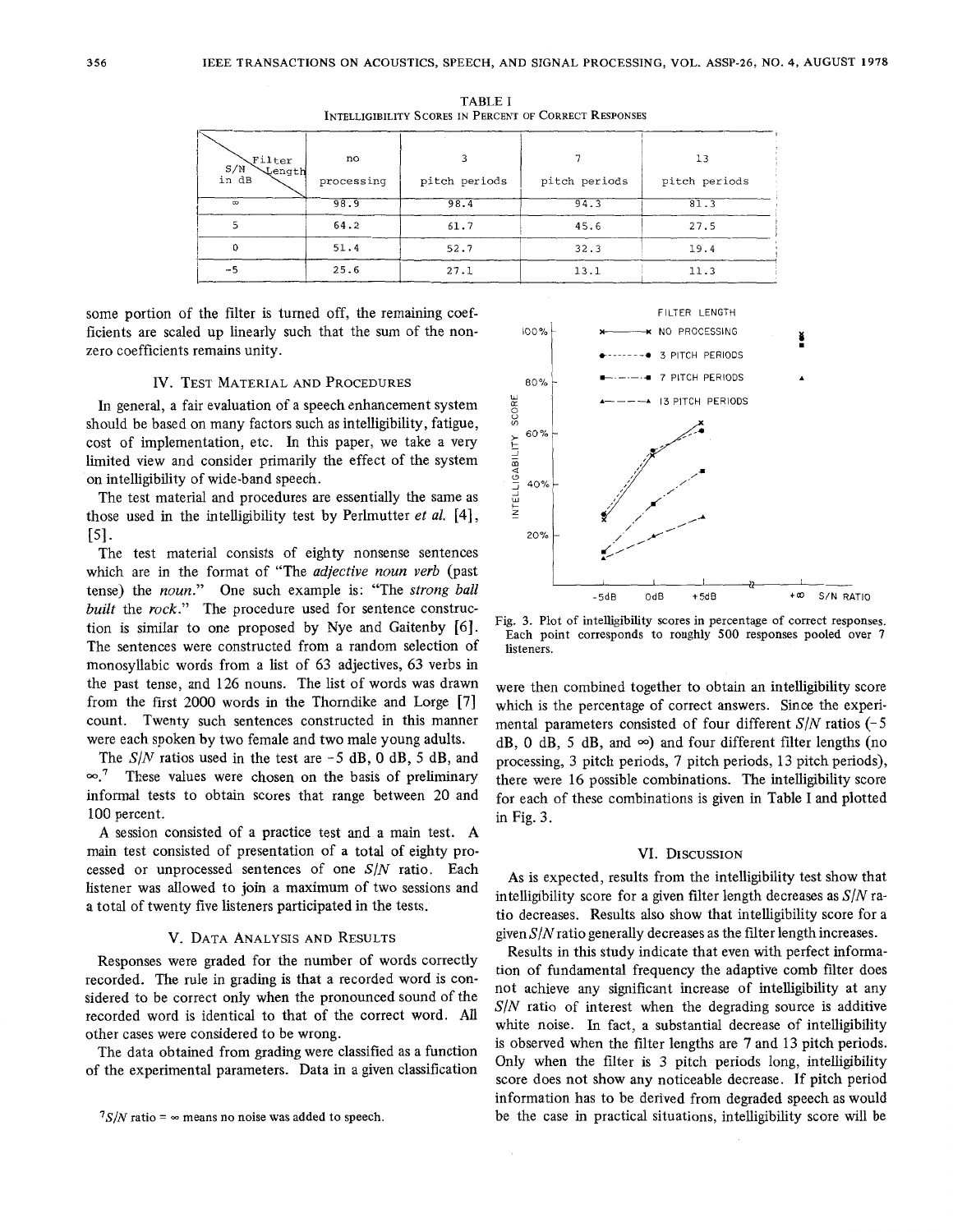even worse. These results lead to the conclusion that the kind of adaptive comb filter that has been considered in this paper is not effective in increasing speech intelligibility when the degrading source is additive white noise.

Qualitatively speaking, these results are consistent with those of Perlmutter [4]. There are some detailed differences, however, in the results between the two studies. When the *SIN*  ratio  $= \infty$ , results of the two studies are directly comparable since the same test materials were used in both studies. Results in this study indicate that there is little difference in intelligibility score between speech with no processing and speech processed by an adaptive comb filter with length of 3 pitch periods, while results by Perlmutter indicate that the score decreases by about 4 percent. For other filter lengths (7 and 13 pitch periods) at  $S/N$  ratio =  $\infty$ , similar observations can be made, which implies that speech distortion caused by the algorithm used in this study is less than speech distortion by the algorithm used by Frazier and Perlmutter.<sup>8</sup>

It may be possible to make some improvements in the algorithm of the filter that has been considered in this paper. For example, the above algorithm is based on the assumption that waveforms of voiced sounds do not vary rapidly from one pitch period to the next. A more realistic assumption is that the mechanical attributes of a human vocal tract, such as the cross sectional area function rather than the waveforms themselves, do not vary significantly from one pitch period to the next pitch period. If we can obtain such attributes from speech waveforms, then we can apply the adaptive comb filtering concept to such attributes rather than to the speech waveforms. This aspect of improving the algorithm is under investigation.

If increasing speech intelligibility is not the only objective of processing, the adaptive comb filter considered in this paper may still have some area of application due to its capability of noise reduction. For voiced sounds, the approximate *SIN*  ratio increase due to the adaptive comb filter can be obtained in the following manner. The output of an adaptive comb filter considered in this paper can be represented by

$$
y(n) = \sum_{k=-L}^{L} a_k \cdot x(n - N_k) \tag{4}
$$

where  $x(n)$  is degraded speech,  $y(n)$  is processed speech, and  $N_k$  is the point of filter coefficient  $a_k$ . Since  $x(n) = s(n) +$  $w(n)$  where  $s(n)$  is speech and  $w(n)$  is degrading source, we have

$$
y(n) = \sum_{k=-L}^{L} a_k \cdot s(n - N_k) + \sum_{k=-L}^{L} a_k \cdot w(n - N_k).
$$
 (5)

Assuming  $s(n) = \sum_{k=-L}^{L} a_k \cdot s(n - N_k)$ , which is the basis for the adaptive comb filter,

**8The difference in the two algorithms is in the treatment of voiced sounds near points of transition between voicing and unvoicing. This was discussed in Section 111.** 

$$
y(n) = s(n) + \sum_{k=-L}^{L} a_k \cdot w(n - N_k).
$$
 (6)

From *(6)* 

 $S/N$ <sup>ratio in dB</sup> for  $y(n)$ 

$$
= 10 \log \frac{\sum_{n} s^{2}(n)}{E\left[\sum_{n} \left(\sum_{k=-L}^{L} a_{k} \cdot w(n-N_{k})\right)^{2}\right]}
$$

$$
= 10 \log \frac{\sum_{n} s^{2}(n)}{\sum_{n} \sum_{k=-L}^{L} a_{k}^{2} \cdot N_{0}}
$$
(7)

where

$$
N_0 = E[w^2(n)].
$$
  
Since  $x(n) = s(n) + w(n)$ ,

$$
S/N \text{ ratio in dB for } x(n) = 10 \log \frac{\sum_{n} s^{2}(n)}{\sum_{n} N_{0}}.
$$
 (8)

From (7) and *(8),* 

*SIN* ratio increase in dB due to processing

 $= S/N$  ratio in dB for  $y(n) - S/N$  ratio in dB for  $x(n)$ 

$$
= -10 \log \sum_{k=-L}^{L} a_k^2.
$$
 (9)

Applying (9) to the cases of three filter lengths in this study, we obtain the results shown in Table 11. The above results show that the approximate *S/N* ratio increase due to the adaptive comb filter for the filter lengths of **3,** 7, and 13 pitch periods is 3.5 dB, 7 dB, and 10 dB, respectively. This is consistent with the empirical observation that the processed speech "sounds" less noisy. Thus, the adaptive comb filter may be useful for the objectives where noise reduction without significant decrease in speech intelligibility is important.

#### ACKNOWLEDGMENT

We appreciate the help of Y. Perlmutter for supplying files of nonsense sentences and their fundamental frequency information which were used in the processing. Our appreciation also goes to Dr. B. Gold and Mr. N. Durlach for useful suggestions for the intelligibility test.

#### **REFERENCES**

- **[l] V. C. Shields, Jr., "Separation of added speech signals by digital comb filtering," S. M. thesis, M.I.T., Cambridge, 1970.**
- **[2] R. H. Frazier, "An adaptive filtering approach toward speech enhancement," S. M. thesis, M.I:T., Cambridge, 1975.**
- **[3] R. H. Frazier, S. Samsam,** L. **D. Braida, and A. V. Oppenheim,**